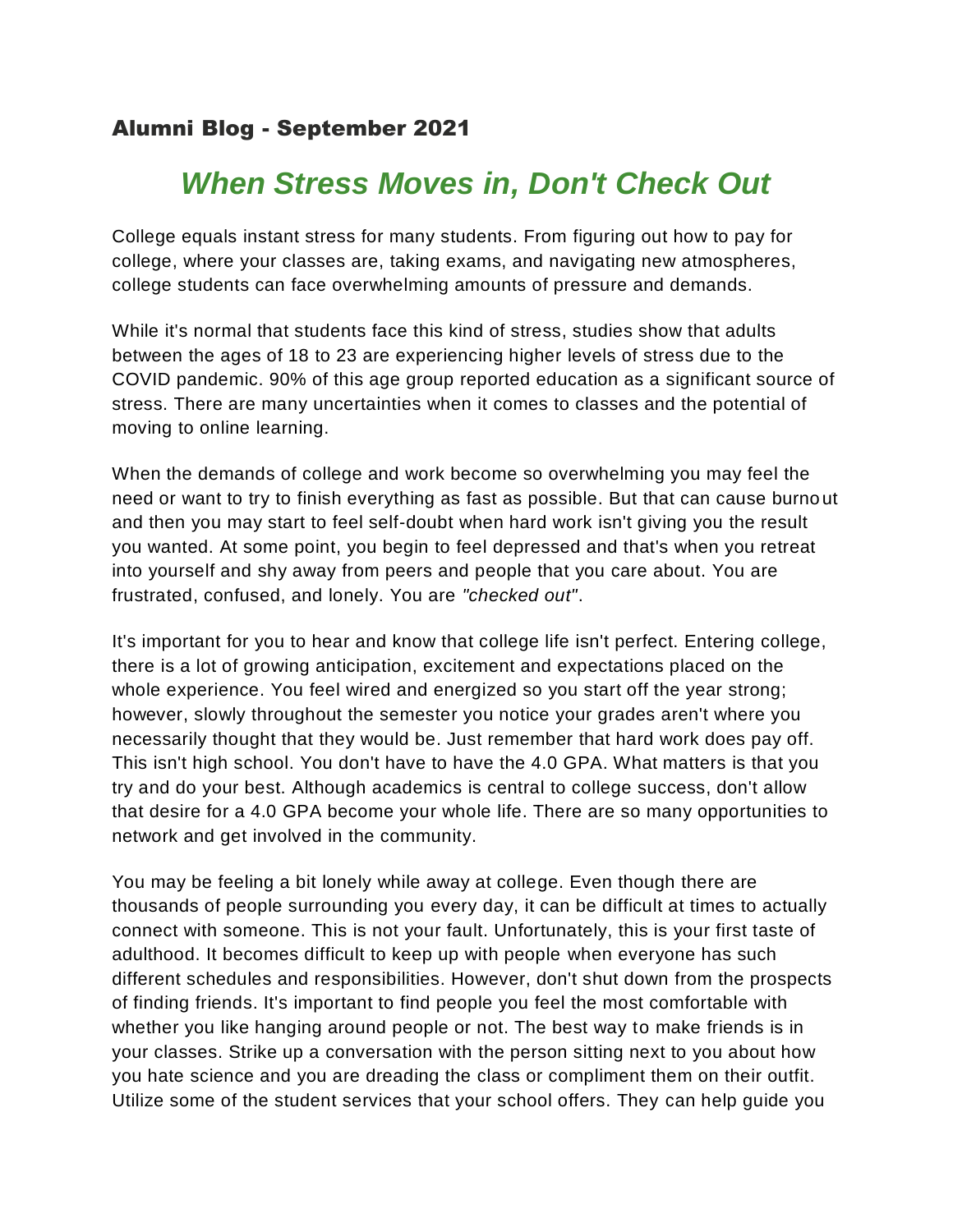to resources and people with shared interests. Don't worry about fitting in. Everyone is feeling the same way you are. Once you get through this transition period you will be able to enjoy your college experience.

Other things that can cause you major stress while you are in college are:

**Health-** This is a big concern with most students nowadays. Regardless of what the sickness may be, it can be difficult to keep up with your studies. If a particular illness is going around the campus or community, do your best to avoid a lot of contact with anyone who is contagious and wash your hands frequently. If you become sick, take care of yourself and rest as much as possible. If you are contagious, you should avoid going to class unless you are already a distance learner. If you do miss a class, be sure to email your professor to let them know and maybe contact that friends in class to send you their notes for the day so that you aren't so behind.

**Finances**- Students often work while attending school to keep up with tuition and housing costs. However, many student jobs only pay entry-level wages. If you are struggling economically, speak to your financial aid office to see if you qualify for grants, loans, or a federal work study program. Always keep in mind why you chose to pursue a degree in the first place, and remind yourself that it can lead to better job opportunities after you graduate. In the long-term, college is still worth the investment.

**Work Schedules**- A lot of students work while attending college, with the average student spending 19 hours a week at work. Try to find a job that can accommodate your full college schedule.

**Balancing Work, School and Family**- Figuring out this right balance can get complicated and can add to your normal stress...especially if these obligations are so demanding that you fall behind with your schoolwork. Set up boundaries with the different areas of your life. Make sure that everyone knows that your own school work and wellbeing is important. These boundaries will help you give each obligation the proper attention it needs. Keep in mind that it is important to be able to adapt to new concerns and demands. You may feel stressed to a greater extent if you feel like you can't make necessary adjustments to your plans.

**Scheduling Classes and Credit Load-** Scheduling classes can be one of the most stressful parts of college. Trying to sign up for the courses at the times that work well for you and making sure that you are taking all the necessary prerequisites are just a couple of things that are more than enough to pull your hair out. If you are overwhelmed by your current classes just remember that it isn't permanent. Your classes will end and you will have to build an entirely new schedule. Use that opportunity to make a schedule that's better suited for you and your needs.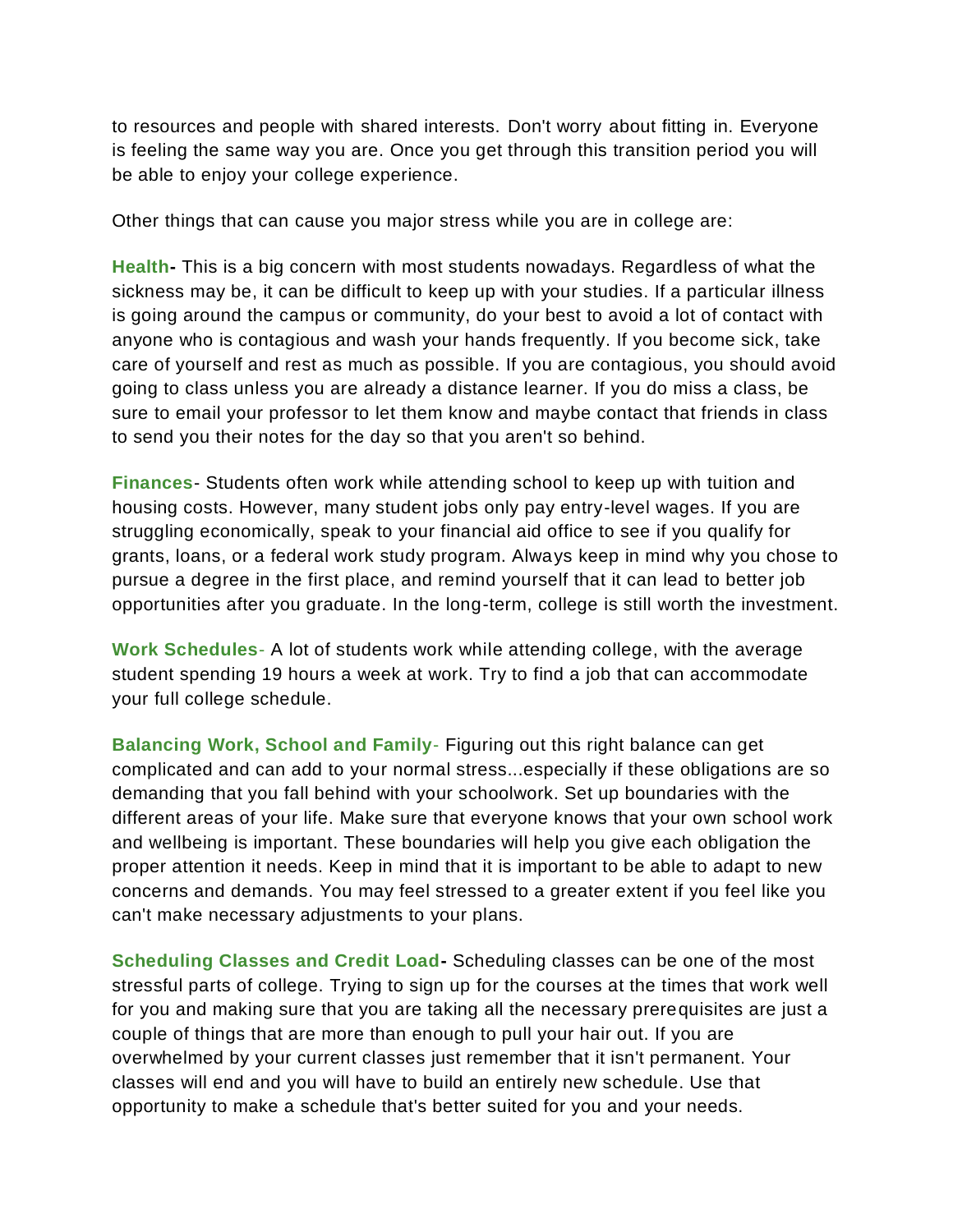**Living with Roommates**- Many students may not be accustomed to sharing a room with someone else- especially if their roommate is someone they hardly know. This situation can make the normal stress of college life more complicated. If something is bothering, you take the time to sit down with your roommate and have a discussion about it. Discuss boundaries with one another. Just remember that you don't have to best friends with this person but you do have to be friendly enough to make it work. If the issues between you all get worse speak to your floor RA or apartment managers to see what can be done.

**Social Obligations**- On top of everything else, the college scene can be a place for peer pressure and societal expectations can prove stressful for new learners. One of the ways to avoid these potential dangerous situations is to be involved in a group of friends where their focus is on school or maybe even a club or sports team. Stay busy and avoid parties where you think drinking and drugs might be involved. Order a pizza and have some friends over for a movie or game night.

**Romantic Relationships-** These relationships take work. When you and your significant other both experience the stresses of college life, the pressure can seem even greater. Keep your expectations realistic. Healthy relationships are accepting people as they are and not trying to change them. Take the time to communicate and genuinely listen. The most important things are to be flexible and take care of you. Healthy relationships are mutual and give room for the individuals to grow and change.

**Preparing for Post-Graduation Life-** Being in school is comfortable. After all, you've been doing it your whole life. The prospect of no more school can be scary simply because it is unknown and unfamiliar. For even the most well-prepared student, the unpredictability of life outside of school can be full of anxiety. You may be feeling even more nervous because you don't have any idea what you want to do. Keep in mind that you aren't alone. Don't hesitate to reach out to friends, family, professors, or advisors for help and advice as you start to think about what you want to do after graduation.

Figuring out stressors in your life if only half the battle. There are several ways that you can avoid getting stressed out, reduce the amount of stress you feel in certain situations, and increase your ability to cope with the stress instead of shutting down.

Set realistic exceptions for yourself. Constantly having your plate full is the easiest way to get overwhelmed. Try time management and setting realistic expectations so that you avoid over-committing yourself. Remember that you can go to your professor during their office hours and communicate your difficulty.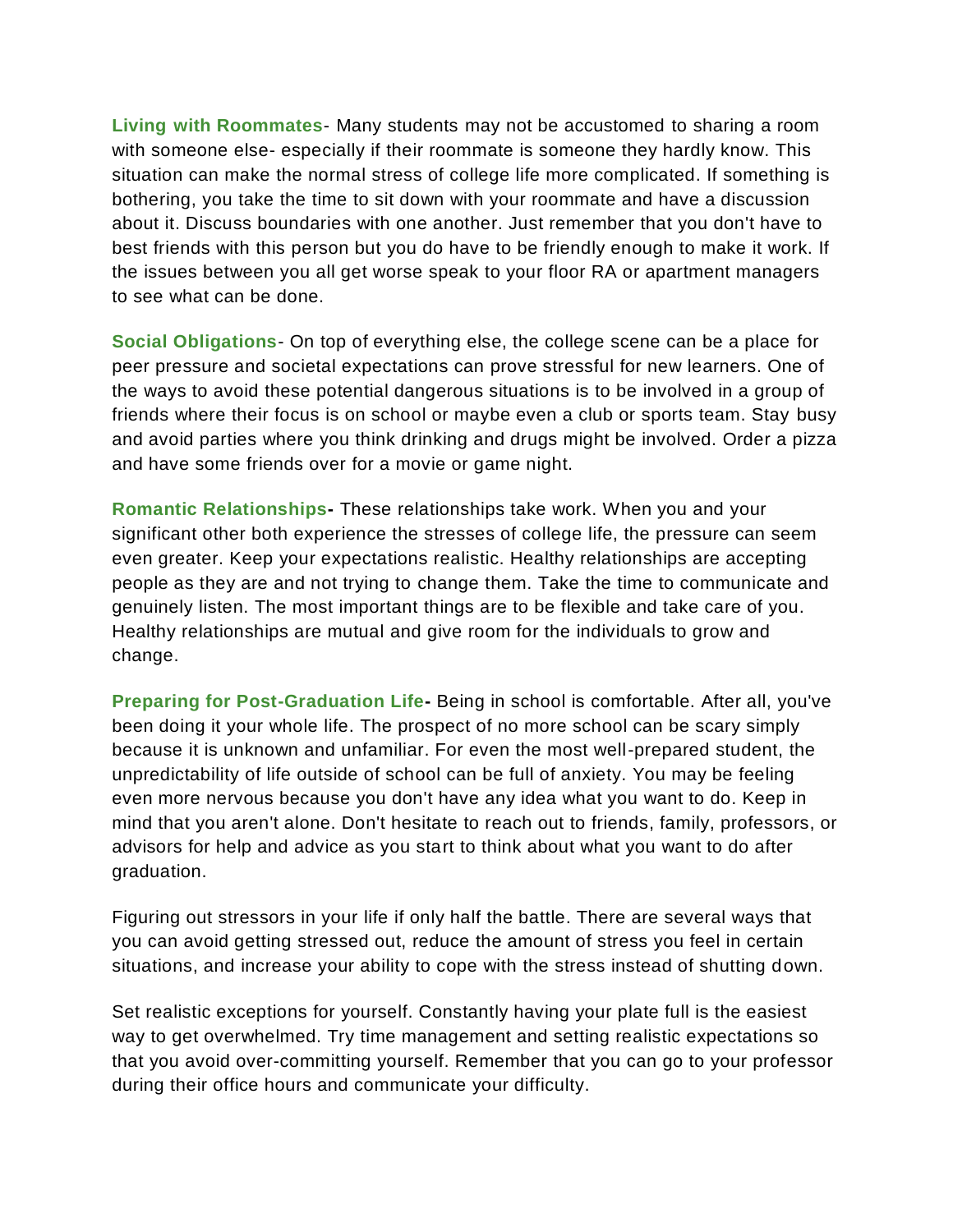*Don't stay up all night.* Getting enough quality sleep can have a variety of health benefits, including reducing stress. Students who sleep well are also less likely to get sick, have better memory recall, and enjoy a clear mind.

*Don't smoke, use drugs or drink excessively.* Though it may be tempting to reach for that cigarette, vape pen or bottle after a difficult day, it may not be the best way to unwind. These substances may offer stress relief in the short-term but soon their effects wear off and you may find yourself feeling more stressed than before. Researchers have actually found that drinking alcohol can actually increase stress.

*It's easy to just eat junk and fast food all day everyday but try to avoid that.* Make an effort to eat nutritious meals and avoid eating on the run. If you have a meal plan, use that at the dining halls. Many times you can find healthy options. When you are stressed, you likely either crave comfort food or find that your appetite is gone altogether. Either way, you should try to maintain your regular eating habits when you feel stressed, as eating too much or too little can have a lasting negative effect on your physical health.

*Don't spend compulsively.* When you're feeling down, your instinct may be to go buy yourself a treat as a pick-me-up (guilty!!!). Buying yourself a gift every once in a while is fine, but if shopping or spending money is your go-to method of relief, you may be creating more stress for yourself by putting a strain on your finances or adding objects you don't really want or need.

*Regular exercise* not only keeps you healthy, but it also releases endorphins and improves your cognitive ability. Exercise can also help with sleep. Yoga, short walks and stretching can also help relieve tension.

*Don't binge on coffee and energy drinks*. These will lead to an inevitable crash later on and it increases stress in the body.

*DO NOT PROCRASTINATE*. While many students swear by waiting until the last minute to write a paper or cram for an exam, this often leads to stress. Avoiding procrastination and managing your time wisely will keep you from aging 10 years from staying up all night and stressing. Place limits on your use of social media or streaming services. The more you scroll, the more you'll fall behind in your work and add to your overall stress.